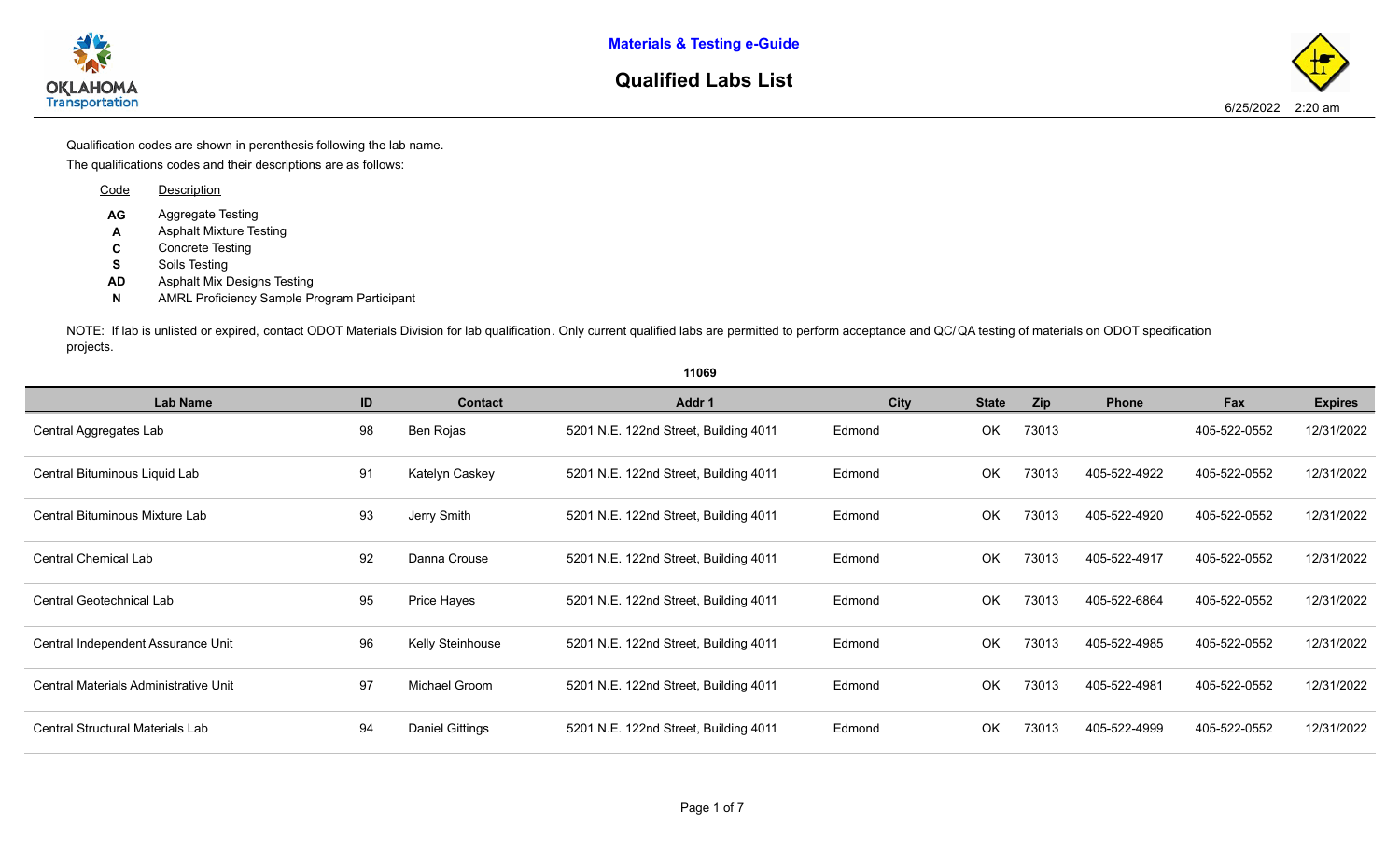| <b>Lab Name</b>                                         | ID    | <b>Contact</b>           | Addr 1                          | <b>City</b>   | <b>State</b> | Zip   | <b>Phone</b> | Fax          | <b>Expires</b> |
|---------------------------------------------------------|-------|--------------------------|---------------------------------|---------------|--------------|-------|--------------|--------------|----------------|
| AIMRIGHT Testing & Engineering (AG, A, C, S,<br>N)      | pv062 | Terri Sullivan           | 2120 S. 130TH E. Ave.           | Tulsa         | OK           | 74134 | 918-392-8431 |              | 2/16/2024      |
| Atkins Const. Management and Testing Services<br>(C)    | pv071 | John Riggs               | 3158 S. 108th East Ave. Ste.255 | Tulsa         | OK           | 74146 | 405-999-5354 |              | 5/11/2024      |
| Atkins Const. Mgmt and Testing Services (AG,<br>C)      | pv072 | John Riggs               | 1726 S. Division St.            | Guthrie       | OK           | 73044 | 405-999-5354 |              | 5/31/2024      |
| Benchmark Construction Services, LLC (AG, A,<br>C, S, N | pv066 | Jeriah Orth              | 3430 Macdonnell Dr.             | Norman        | OK           | 73069 | 405-443-8911 |              | 5/14/2023      |
| Benchmark Construction Sevices, LLC (AG, C,<br>S)       | pv073 | Jeriah Orth              | 8636 S. Peoria Ave.             | Tulsa         | OK           | 74132 | 405-443-8911 |              | 5/4/2023       |
| Burgess Engineering & Testing (AG, A, C, S)             | pv002 | Ali Ebrahimi             | 809 NW 34th St.                 | Moore         | OK           | 73160 | 405-790-0488 | 405-790-0788 | 10/30/2022     |
| CEC Corporation - OKC (AG, AD, C, S,A,N)                | pv022 | Keith Byers              | 13801 N. Meridian Ave           | Oklahoma City | OK           | 73134 | 405-753-6840 | 405-415-9410 | 5/21/2023      |
| CEC Corporation - Tulsa Lab (AG, A, C, S, N)            | pv041 | Shannon Roach            | 5147 S. Garnett Rd. Suite A     | Tulsa         | OK.          | 74146 | 918-994-4818 | 918-994-4417 | 1/21/2023      |
| Circuit Engineering District #2 (C)                     | pv059 | <b>Monty Proctor</b>     | 6691 South Cherokee Drive       | Muskogee      | OK           | 74402 | 918-682-2125 | 918-682-2168 | 6/24/2023      |
| Circuit Engineering District #3 (AG, A, C, S, N)        | pv039 | Jimmy Coben              | 203 Pepsi Cola Dr.              | Hugo          | OK           | 74743 | 580-326-9191 |              | 1/4/2023       |
| Circuit Engineering District #7 (AG, A, C, S, N)        | pv019 | <b>Clint Mahanay</b>     | 1779 Marshall Rd.               | Clinton       | OK           | 73601 | 580-323-8685 | 580-323-8680 | 11/10/2023     |
| Circuit Engineering District #8 (AG, A, C, S, N)        | pv050 | Melissa White            | 909 Westlakes Drive             | Alva          | OK           | 73717 | 580-327-2278 | 580-327-2219 | 6/1/2024       |
| Clifton Ashford and Associates, LLC. (AG, C)            | pv001 | <b>Wayne Fridrich</b>    | 357206 E. 1070 Rd.              | Prague        | OK           | 74864 | 405-833-9212 |              | 2/8/2024       |
| CMT Consultants. Inc. (A, AG, C, S, N)                  | pv065 | Nathan Coe               | 13737 E. 46th Street North      | Tulsa         | OK           | 74116 | 918-600-9900 | 919-686-0596 | 4/8/2023       |
| Cook Eng. / Quality Testing. (AG, A, C, S, N)           | pv021 | Shelby Jackson           | 1486 E. Poplar St.              | Fort Gibson   | OK           | 74434 | 918-478-3930 | 918-478-5498 | 1/20/2024      |
| D & S Engineering Labs (AG, S, C, A, N)                 | pv051 | <b>Brett Southerland</b> | 2220 Veterans Blvd.             | Ardmore       | OK           | 73401 | 580-490-9922 | 580-490-9326 | 1/27/2023      |
| EST Ardmore Lab - (AG, A, C, S, AD, N)                  | pv026 | Darin Metzer             | 1960 Cooper Dr.                 | Ardmore       | OK           | 73401 | 580-223-6518 |              | 12/7/2023      |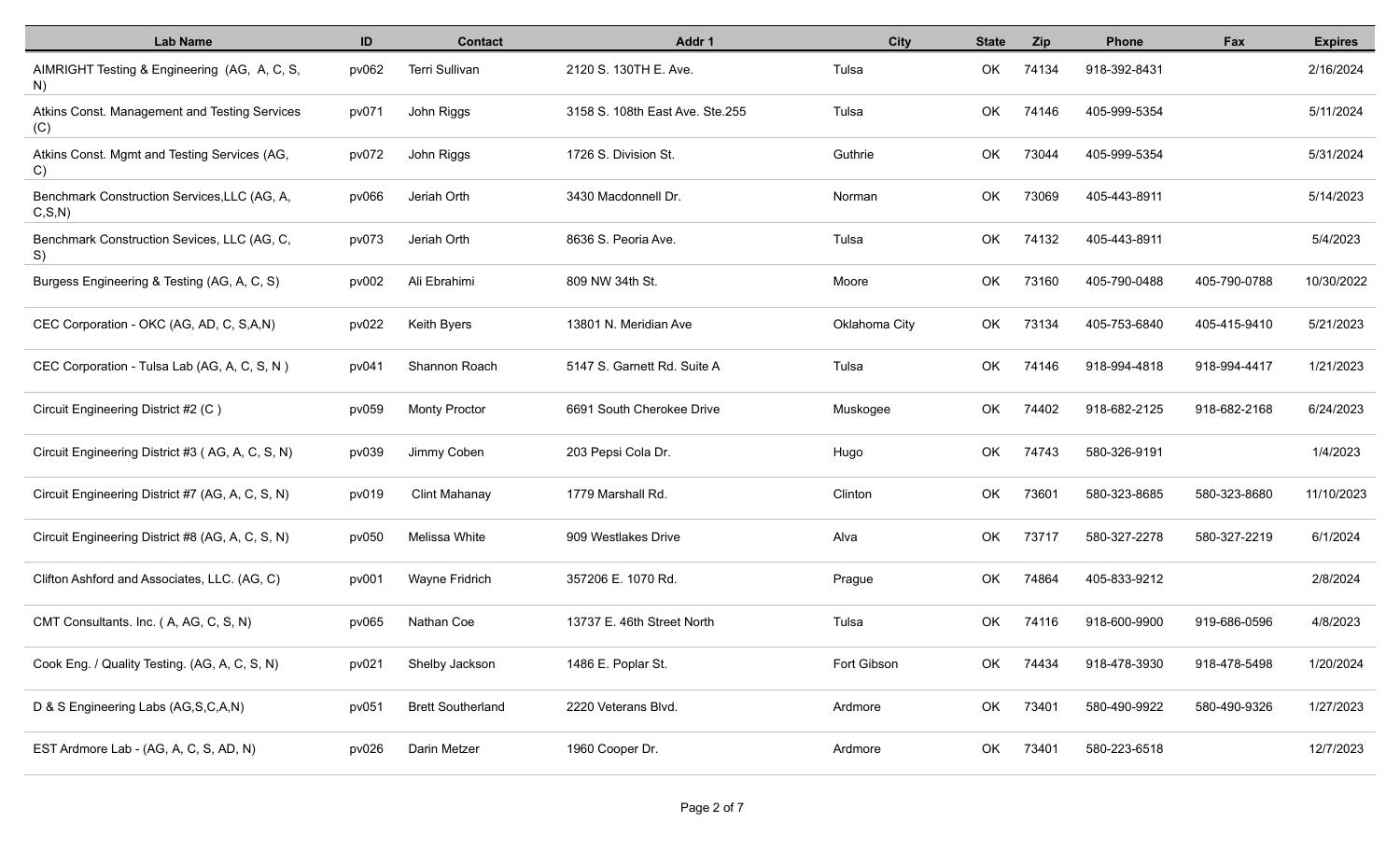| <b>Lab Name</b>                                     | ID    | <b>Contact</b>      | Addr 1                         | City          | <b>State</b> | <b>Zip</b> | <b>Phone</b> | Fax          | <b>Expires</b> |
|-----------------------------------------------------|-------|---------------------|--------------------------------|---------------|--------------|------------|--------------|--------------|----------------|
| EST Moore Lab - (AG, A, C, S, N)                    | pv003 | Chad Hood           | 201 Industrial Road            | Moore         | OK           | 73160      | 405-912-8378 | 405-912-7558 | 1/5/2023       |
| EST-Tulsa (AG, A, C, S, N)                          | pv015 | Sean Hunter         | 6106 E. 32nd Place             | Tulsa         | OK           | 74135      | 918-660-7141 | 918-660-7167 | 12/9/2023      |
| GFAC Engineering (AG, A, C, S, AD, N)               | pv055 | <b>Bill Bethel</b>  | 8157 E. 46th Street            | Tulsa         | OK           | 74145      | 918-622-7021 |              | 3/18/2023      |
| GTS, Inc. - Fayetteville, AR - (C, S, AG, N)        | pv031 | Sarah Houston       | 1915 N. Shiloh Drive           | Fayetteville  | AR           | 72704      | 479-521-7645 | 479-521-6232 | 8/18/2023      |
| Hinderliter Geotechnical Engineering (S, N)         | pv060 | Chris Hoffman       | 4071 NW 3rd ST                 | Oklahoma City | OK           | 73107      | 405-942-4090 | 405-942-4057 | 7/20/2023      |
| Kleinfelder - OKC (AG, C, S)                        | pv069 | Steve Symsack       | 4149 Highline Blvd., Suite 220 | Oklahoma City | OK           | 73108      | 918-627-6161 | 918-627-6262 | 8/26/2023      |
| Kleinfelder (A, AG, C, S, N)                        | pv010 | Steve Symsack       | 12727 E. 61st Street           | Tulsa         | OK           | 74146      | 918-627-6161 | 918-627-6262 | 1/19/2024      |
| Midwest Engineering & Testing (AG, A, C, S, N)      | pv035 | Omar Karmid         | 2025 S. Nicklas, Suite 115     | Oklahoma City | OK           | 73128      | 405-681-6737 | 405-681-6743 | 6/7/2024       |
| Olsson, Inc. (AG, S, C, A,N)                        | pv057 | <b>Rick Owens</b>   | 9500 Pole Rd.                  | Oklahoma City | OK           | 73160      | 405-763-9147 |              | 7/1/2022       |
| Red Rock Consulting (S,N)                           | pv056 | <b>Chad Pierson</b> | 13701 N. Broadway St.          | Edmond        | OK           | 73034      | 405-562-3328 |              | 2/25/2023      |
| ROCA Inc. (AG,S)                                    | pv013 | Victor Pozadas      | 3200 N.W. 38th ST.             | Oklahoma City | OK           | 73112      | 405-684-8920 | 405-684-8923 | 6/20/2024      |
| Standard Testing - Enid- (AG, C, S)                 | pv032 | Pamela Plank        | 902 Trail West Loop            | Enid          | OK           | 73703      | 580-237-3130 | 580-237-3211 | 8/16/2023      |
| Standard Testing Lawton- (AG, A, C, S, N)           | pv034 | Justin Briggs       | 202 SE "J" Ave.                | Lawton        | OK           | 73501      | 580-353-0872 | 580-353-1263 | 6/24/2023      |
| Standard Testing OKC (AG, A, C,S,N)                 | pv008 | <b>Scott Seiter</b> | 3400 N. Lincoln Blvd.          | Oklahoma City | OK           | 73105      | 405-528-0541 | 405-528-0559 | 6/8/2023       |
| Terracon-Oklahoma City (A, AG, C, S, N)             | pv009 | Karim Saadeddine    | 4701 N. Stiles Ave.            | Oklahoma City | OK           | 73105      | 405-525-0453 | 405-557-0549 | 1/28/2024      |
| Terracon-Tulsa (AG, A, C, S, N)                     | pv037 | E. Boone Williams   | 9522 East 47th Place Suite D   | Tulsa         | OK           | 74145      | 918-250-0461 | 918-250-4570 | 7/28/2022      |
| Thunderhead Testing, LLC. - (AG, A, AD, C, S,<br>N) | pv044 | Cynthia Lynn        | 7224 E. 151st St. Unit A.B,C   | <b>Bixby</b>  | OK           | 74008      | 918-864-5160 |              | 6/1/2024       |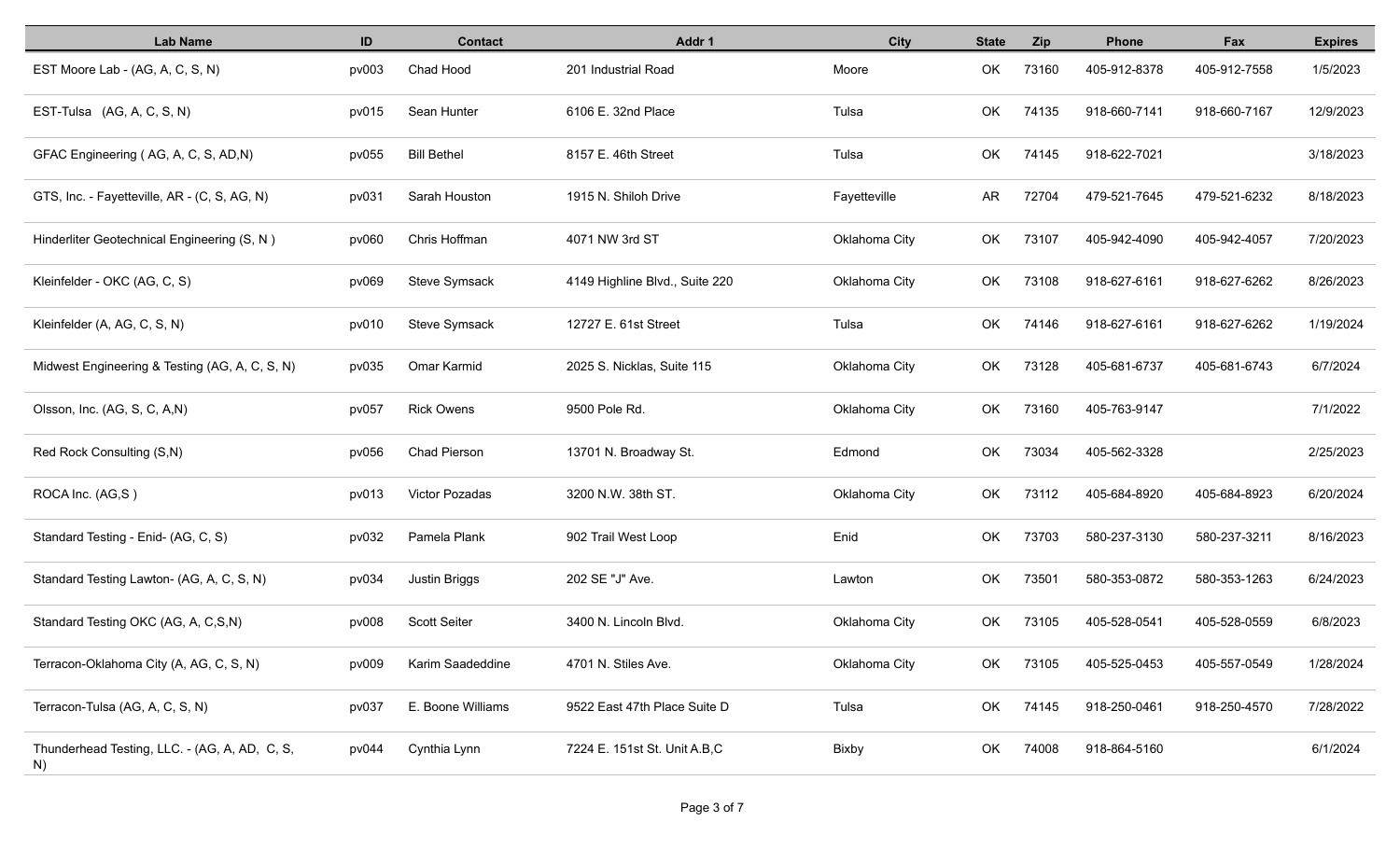| <b>Lab Name</b>                                     | ID    | <b>Contact</b>         | Addr 1                                      | <b>City</b>   | <b>State</b> | <b>Zip</b> | Phone        | Fax          | <b>Expires</b> |
|-----------------------------------------------------|-------|------------------------|---------------------------------------------|---------------|--------------|------------|--------------|--------------|----------------|
| Anchor Stone QC Lab (AG, A, N)                      | qc028 | Paul Ratley            | 14901 East 66th St. North                   | Owasso        | OK           | 74055      | 918-272-1719 | 918-272-7590 | 6/10/2024      |
| APAC Central Inc. Pawhuska Lab (AG, A, N)           | qc055 | <b>Curtis Whalen</b>   | 28805 US Hwy 60                             | Pawhuska      | OK           | 74056      | 918-270-8011 | 918-270-8053 | 5/31/2024      |
| APAC Central, Inc. Testing Lab - (AG, A, N)         | qc056 | Paul Ratley            | 26457 South 4660 Road                       | Vinita        | OK           | 74029      | 918-698-3195 |              | 9/29/2023      |
| APAC-Ark. Preston Quarry Lab (AG, A, C, N)          | qc001 | Scott Weege            | 2320 Woodpecker Dr.                         | Van Buren     | AR           | 72956      | 479-471-6300 |              | 6/21/2024      |
| APAC-Central (AG, A, N) Formerly Glover<br>qc062    | qc071 | <b>Anthony Cornell</b> | 5721 S. Highway 69                          | McAlester     | OK           | 74502      | 918-219-2162 | 918 682-0691 | 7/27/2022      |
| APAC-Central Tulsa (AG, A, AD, S, N)                | qc006 | Paul Ratley            | 14101 E. 36th Street North                  | Tulsa         | <b>OK</b>    | 74116      | 918-698-3195 | 918-556-2221 | 9/17/2022      |
| Atlas Asphalt Products, Inc. - ()                   | qc057 | Tyle North             | 701 N. Portland Ave.                        | Oklahoma City | <b>OK</b>    | 73107      | 405-520-0310 |              | 8/10/2023      |
| C-Gawf Construction (AG, A, AD,N)                   | qc076 | <b>Brian Floyd</b>     | 7312 E. Main                                | Cushing       | OK           | 74023      | 918-225-9383 |              | 12/1/2023      |
| Cornell Const. Co. Mobile Lab (AG, A, AD, N)        | qc036 | John Florer            | 3 miles West of Snyder, OK on Bus. 62       | Snyder        | OK           |            | 580-331-9104 | 580-323-1579 | 9/15/2022      |
| Cummins Const. Co., Inc. Mobile Lab C - (A, N)      | qc046 | <b>Steve Tollett</b>   | 2 miles East of Minco, OK, Hwy 37           | Minco         | OK           |            | 580-924-0100 | 590-924-0075 | 5/23/2024      |
| Cummins Constr. - Ada Lab (A, N)                    | qc024 | <b>Steve Tollett</b>   | 10011 Highway 99 North of Ada               | Ada           | OK           | 74821      | 580-332-3080 | 580-332-8319 | 6/14/2024      |
| Cummins Constr. - Coleman Lab (A, N)                | qc012 | <b>Steve Tollett</b>   | 1404 West Crusher RD                        | Coleman       | OK           | 73432      | 580-937-4417 | 580-937-4413 | 6/14/2024      |
| Cummins Constr. - Mobile Lab A (A, N)               | qc021 | <b>Steve Tollett</b>   | 1/2 Mile E of Eagletown S side of HWY<br>70 | Durant        | OK           | 74702      | 580-924-0100 | 580-924-0075 | 6/14/2024      |
| Cummins Constr. - Mobile Lab B (A, N)               | qc026 | <b>Steve Tollett</b>   | North side of Hwy 270                       | Geenfield     | OK           | 73043      | 580-924-0100 | 580-924-0075 | 6/3/2024       |
| Cummins Constr. - Sawyer Lab (A, N)                 | qc011 | <b>Steve Tollett</b>   | 3241 E. 2000 RD.                            | Sawyer        | OK           | 74756      | 580-326-7182 | 580-326-5426 | 6/6/2024       |
| Cummins Construction Co. - Mobile Lab E (A, N)      | qc073 | <b>Steve Tollett</b>   | 226982 US Hwy 60                            | Seiling       | OK           | 73663      | 580-924-0100 |              | 8/17/2023      |
| Duit Construction Co. Mobile Lab#621-560 (AG,<br>C) | qc074 | <b>Brandon Bayliff</b> | 2540 South 57th West Ave.                   | Tulsa         | OK           | 74107      | 405-471-3011 |              | 5/26/2023      |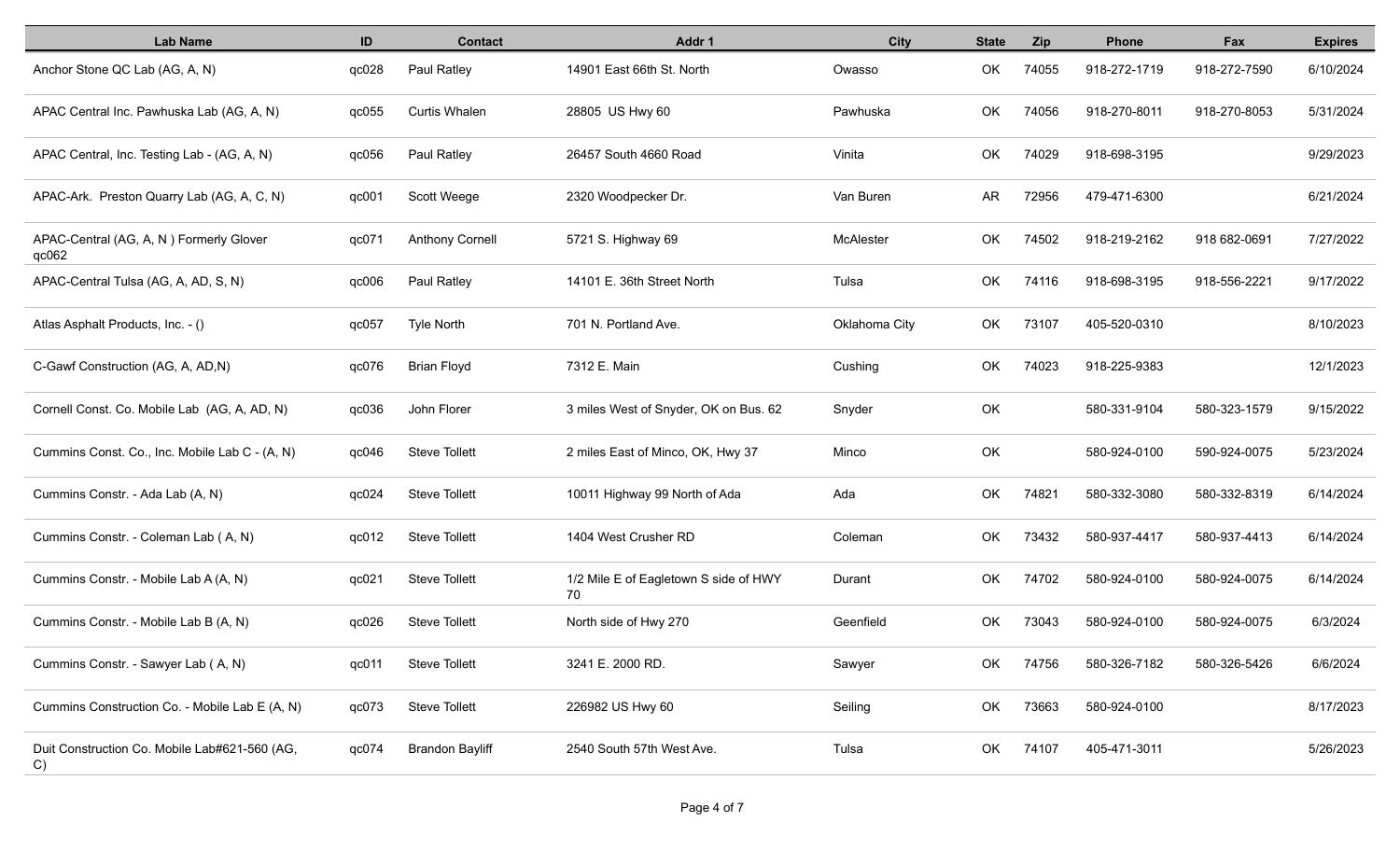| <b>Lab Name</b>                                       | ID    | <b>Contact</b>          | Addr 1                   | <b>City</b>   | <b>State</b> | <b>Zip</b> | <b>Phone</b>  | Fax          | <b>Expires</b> |
|-------------------------------------------------------|-------|-------------------------|--------------------------|---------------|--------------|------------|---------------|--------------|----------------|
| Duit Construction Mobile Lab #4 (AG,C)                | qc054 | Wayne Stanton           | 451509 US 64             | Vian          | OK           | 74962      | 405-315-2174  | 405-348-7627 | 10/2/2022      |
| Duit Portable Lab #1 Mobile - (AG,C)                  | qc045 | Wayne Stanton           | 5271 Choctaw Rd.         | Calera        | OK           | 74730      | 405-315-2174  |              | 8/18/2022      |
| Duit Portable Mobile Lab #3 (C, AG)                   | qc029 | Wayne Stanton           | 3648 SW 74th St.         | Oklahoma City | OK           | 73199      | 405-340-6026  |              | 11/24/2022     |
| Evans & Associates - (A, AD, AG, N)                   | qc052 | <b>Glen Nickles</b>     | 3320 North 14th ST.      | Ponca City    | OK           | 74601      | 580-716-0898  |              | 6/8/2024       |
| Hall Materials Paris Lab (A,N)                        | qc020 | <b>Brad Bradford</b>    | 1245 SW Loop 286         | Paris         | TX           | 75460      | 903-785-8022  |              | 1/26/2024      |
| Haskell Lemon - Shawnee Plant Lab (AG, A, AD,<br>N)   | qc038 | Connie Dolph            | 903 W. Independence      | Shawnee       | OK           | 74802      | 405-862-5225  |              | 12/4/2022      |
| Haskell Lemon- East Plant Lab (AG, A, AD, N)          | qc013 | Connie Dolph            | 1400 NE 2nd St.          | Oklahoma City | OK.          | 73117      | 405-862-5225  | 405-236-2266 | 10/26/2023     |
| Haskell Lemon- Norman Plant Lab #2 (AG, A,<br>N)      | qc015 | Connie Dolph            | 4511 S. Chautauqua       | Norman        | OK           | 73069      | 405-862-52225 | 405-236-2266 | 12/7/2023      |
| J & R Sand Mobile Lab #1 (AG, A, AD, N)               | qc035 | Heleodoro De Hoyos      | 1010 E. Hwy. 54          | Liberal       | KS           | 67901      | 620-655-7541  | 620-624-2846 | 10/19/2022     |
| J & R Sand Mobile Lab #2 (AG, A, AD, N)               | qc061 | Heleodoro De Hoyos      | 1010 East Hwy 54         | Liberal       | KS           | 67901      | 620-655-7541  |              | 10/19/2022     |
| JOB Construction Sallisaw Lab - (AG, A, N)            | qc060 | <b>Marion Deleplank</b> | 107383 S. 4570 Rd.       | Sallisaw      | OK           | 74955      | 918-839-0433  | 918-647-8285 | 6/14/2024      |
| Koss Mobile Concrete Lab#1429 (C)                     | qc075 | Tim Brown               | 815 N. Main St.          | Eufaula, OK   | OK           | 74432      | 785-250-2496  |              | 7/12/2023      |
| Paving Materials of Southern Oklahoma (A, N)          | qc039 | <b>Steve Tollett</b>    | 13640 Dolese Plant Rd.   | Davis         | OK           | 73030      | 580-369-2749  | 580-369-2396 | 6/14/2024      |
| PMI/Silver Star Construction Co. Lab (AG, A, N)       | qc072 | Jerry Gray              | 2401 S. Broadway         | Moore         | OK           | 73160      | 405-793-1725  | 405-793-9989 | 3/23/2023      |
| Sherwood Construction Lab (A, AG, C, S, AD, N)        | qc069 | Marko Djukic            | 5439 North 145th E. Ave. | Owasso        | OK           | 74128      | 918-240-1410  |              | 10/1/2023      |
| Sherwood Construction Mobile#1 (AG, S, C, N)          | qc034 | Marko Djukic            | 5849 W. Skelly Drive     | Tulsa         | OK           | 74107      | 918-900-6764  | 918-445-6381 | 7/23/2022      |
| T & G Materials Testing Lab - (AG, A, AD, C, S,<br>N) | qc059 | <b>Bill Emery</b>       | 607 SE 2ND               | Lawton        | OK           | 73501      | 580-721-0632  |              | 11/18/2022     |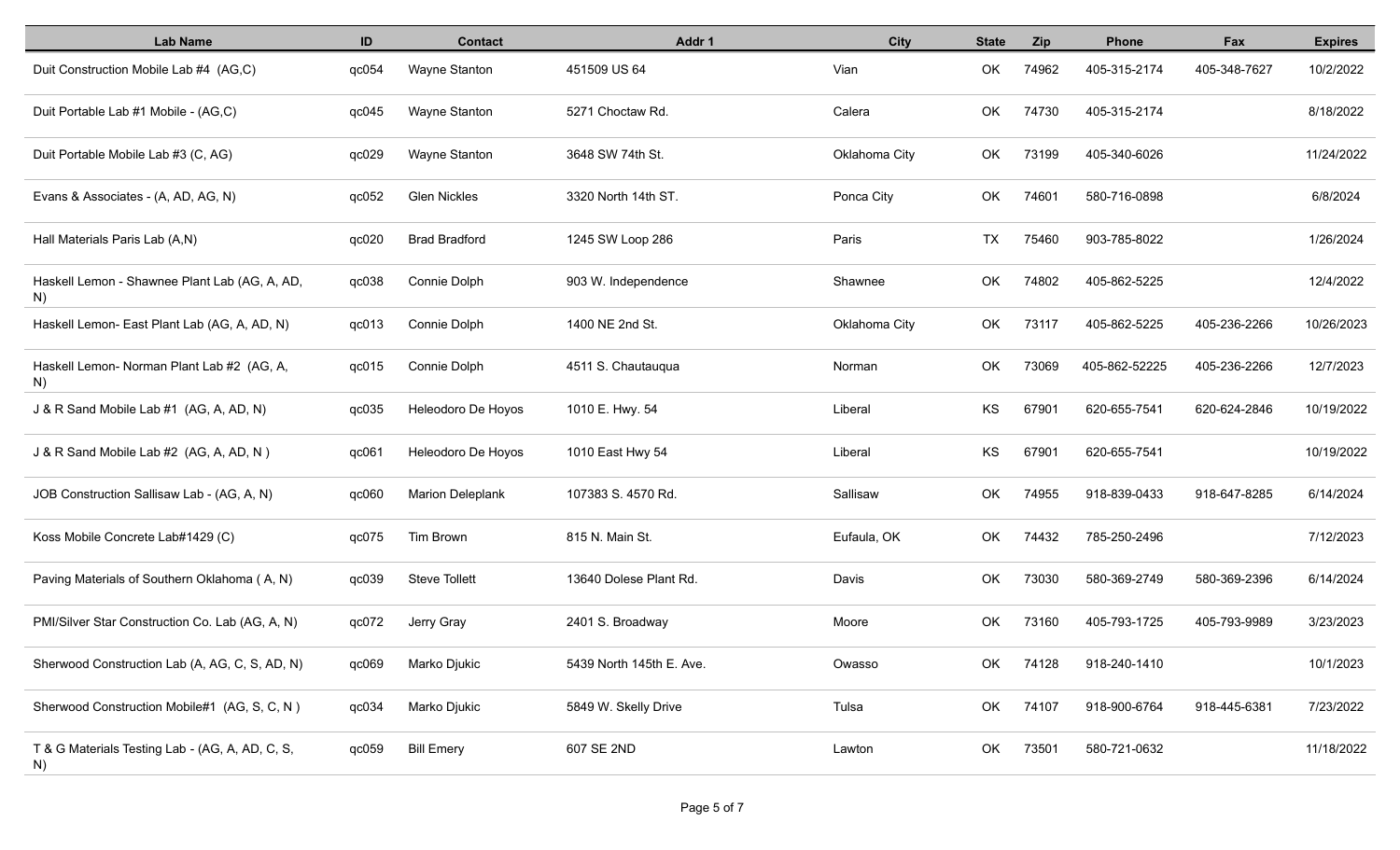| <b>Lab Name</b>                               | ID    | <b>Contact</b>                | Addr 1                             | <b>City</b>       | <b>State</b> | <b>Zip</b> | <b>Phone</b> | Fax          | <b>Expires</b> |
|-----------------------------------------------|-------|-------------------------------|------------------------------------|-------------------|--------------|------------|--------------|--------------|----------------|
| T.J. Campbell Construction Company (AG, A, N) | qc019 | <b>Michael Holt</b>           | 7183 E. Waterloo Industrial Rd.    | Edmond            | OK           | 73034      | 405-317-5690 | 405-672-9890 | 6/7/2023       |
| T.J. Campbell South Lab (AG, A, N)            | qc066 | <b>Michael Holt</b>           | 6900 S Sunny Lane Rd.              | Oklahoma City     | OK           | 73135      | 405-317-5690 | 405-672-9890 | 6/7/2023       |
| Tulsa Materials (A, AG, N)                    | qc068 | <b>Ricky Davis</b>            | 2110 North 129th East Ave          | Tulsa             | OK           | 74116      | 918-698-3195 | 918-270-8053 | 8/10/2023      |
| Venture Corp. Design Lab #9764 (AG, A, AD, N) | qc041 | Scot Moeder                   | 214 South Highway 281              | <b>Great Bend</b> | KS           | 67530      | 620-792-5921 | 620-792-7155 | 5/25/2024      |
| Venture Corp. Mobile - Lab # 2 (AG, A, N)     | qc025 | Scot Moeder / John<br>Crofoot | Venture Corporation                | Great Bend        | KS           | 67530      | 620-792-5921 | 620-792-7155 | 3/30/2023      |
| Ada Residency Lab (AG, A, C, S, N)            | 31    | Zach Scoggin                  | 12844 State Highway 3W             | Ada               | OK.          | 74820      | 580-332-2094 | 580-332-2566 | 12/31/2022     |
| Altus Residency Lab (AG, A, C, S, N)          | 52    | <b>Brandon Gambill</b>        | 608 S. Jackson St.                 | Altus             | OK.          | 73521      | 580-482-3191 | 580-482-0792 | 12/31/2022     |
| Anadarko Residency Lab (AG, A, C, S, N)       | 73    | Kade Green                    | 211 West Main ST.                  | Anadarko          | OK           | 73005      | 405-247-2462 | 405-247-2057 | 12/31/2022     |
| Antlers Residency Lab (AG, A, C, S, N)        | 21    | James Diggs                   | 2 Miles South of Antlers on US 271 | Antlers           | OK           | 74523      | 580-298-3081 | 580-298-6152 | 12/31/2022     |
| Ardmore Residency Lab (AG, A, C, S, N)        | 72    | Laurie Hester                 | 525 Interstate Drive               | Ardmore           | OK           | 73401      | 580-223-1351 | 580-226-8146 | 12/31/2022     |
| Buffalo Residency Lab (AG, A, C, S, N)        | 61    | Shila Carter                  | Highway 64 West                    | <b>Buffalo</b>    | OK           | 73834      | 580-735-2537 | 580-735-2024 | 12/31/2022     |
| Claremore Residency Lab (AG, A, C, S, N)      | 83    | <b>Rick Erickson</b>          | 25825-B S. Hwy. 66                 | Claremore         | OK           | 74019      | 918-266-1160 | 918-266-7547 | 12/31/2022     |
| Clinton Residency Lab (AG, A, C, S, N)        | 51    | Jeff Buss                     | Highway 183 South of I-40          | Clinton           | OK           | 73601      | 580-323-0702 | 580-323-3551 | 12/31/2022     |
| Duncan Residency Lab (AG, A, C, S, N)         | 71    | <b>MIchael Evans</b>          | 2205 U.S. 81 Bypass                | Duncan            | OK           | 73533      | 580-255-7609 | 580-252-6178 | 12/31/2022     |
| Edmond Residency Lab (AG, A, C, S, N)         | 44    | Tommy Jones                   | 4105 E. Memorial Rd.               | Edmond            | OK           | 73013      | 405-475-2860 | 405-478-1126 | 12/31/2022     |
| Enid Residency Lab (AG, A, C, S, N)           | 43    | Neil Rogers                   | 410 Kremlin                        | Enid              | OK           | 73701      | 580-234-3223 | 580-237-3328 | 12/31/2022     |
| Guymon Residency Lab (AG, A, C, S, N)         | 62    | <b>Eric Essix</b>             | 504 South Crumley                  | Guymon            | OK           | 73942      | 580-338-3545 | 580-338-5685 | 12/31/2022     |